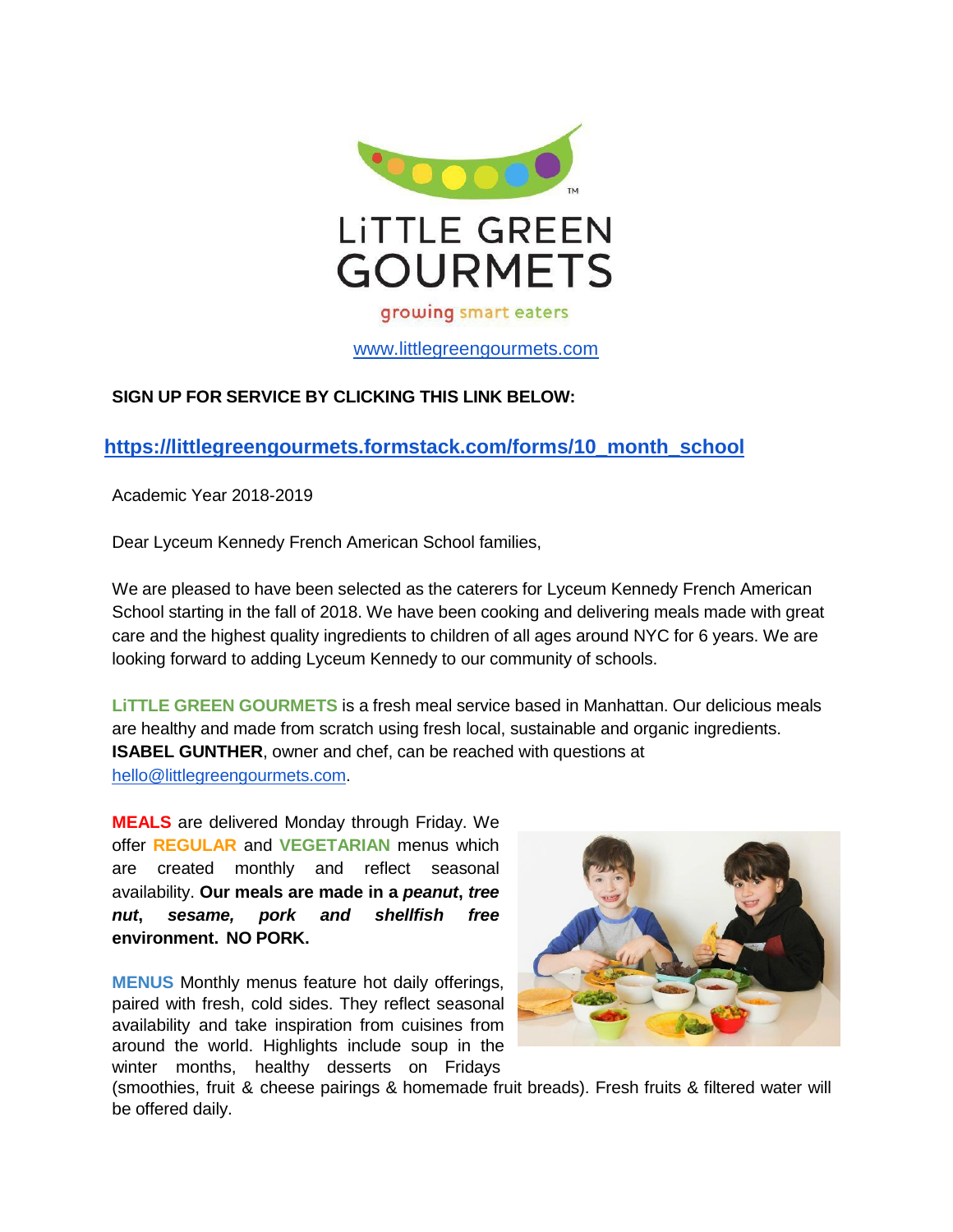#### **DRINKS/JUICE ALTERNATIVES:**

Our company aims to minimize added sugars in kids' lunch meals. We will avoid serving juices and instead provide filtered water. Juice will be served only on special occasions.

**SIGN UP** LGG sells directly to parents as an opt-in service for interested families. An online signup form can be emailed to you by [hello@littlegreengourmets.com](mailto:hello@littlegreengourmets.com) or by clicking here:

## **https://littlegreengourmets.formstack.com/forms/10\_month\_school**

#### **SPECIAL DIETARY MEALS\*\* +\$0.50 + tax per day**

*LGG never serves pork. Beef-free and vegetarian options are available for students who follow the Halal and Kosher diets at no extra charge. Currently all meats served come from Cascun Farm in Greene, NY and are humanely raised. We are working to bring halal meats for the children that require them (+\$0.50 + tax per day).*

Vegetarian\* *no extra charge* Beef Free\* *no extra charge* Vegan\*\* Dairy Free\*\* Gluten Free\*\* Egg Free\*\* Kosher-style or Halal\*\*

*\*\*\*Please note that we DO NOT serve pork, shellfish, tree nuts, peanuts or sesame in our meals\*\*\**

#### **PRICING:**

## **FALL SEMESTER = 09/05/18-01/31/19 8 2 days SPRING SEMESTER = 02/01/19-06/20/19 78 days**

#### **Nursery - Pre-K: \$8.15 +tax / day.**

**Fall semester:** \$668.30 + tax = **\$727.61** (including tax) **Spring semester:** \$635.70 + tax = **\$692.12** (including tax) *3 compartment meal trays: individually packaged for easy serving in the classroom, foods are separated and age appropriate (no choking hazards, etc.). Pre-K also has access to plain pasta / picky eater offerings and fresh fruit in main dining room. Special meals add \$0.50 +tax / day.*

#### **Grades K-5: \$8.70 +tax / day.**

**Fall semester:** \$713.40 + tax = **\$776.71** (including tax) **Spring semester**: \$678.60 + tax = **\$738.83** (including tax) *Family-style GRADES K-12: offerings from daily menu: protein, vegetables, healthy carbohydrate, fresh fruit or healthy treat (fruit breads, smoothies, etc.), spring water. An alternate meal option will be available daily. Special meals add \$0.50 +tax / day.*

#### **Grades 6-12: \$8.95 +tax / day.**

**Fall semester:** \$733.90 + tax = **\$799.03** (including tax) **Spring semester:** \$698.10 + tax = **\$760.06** (including tax)